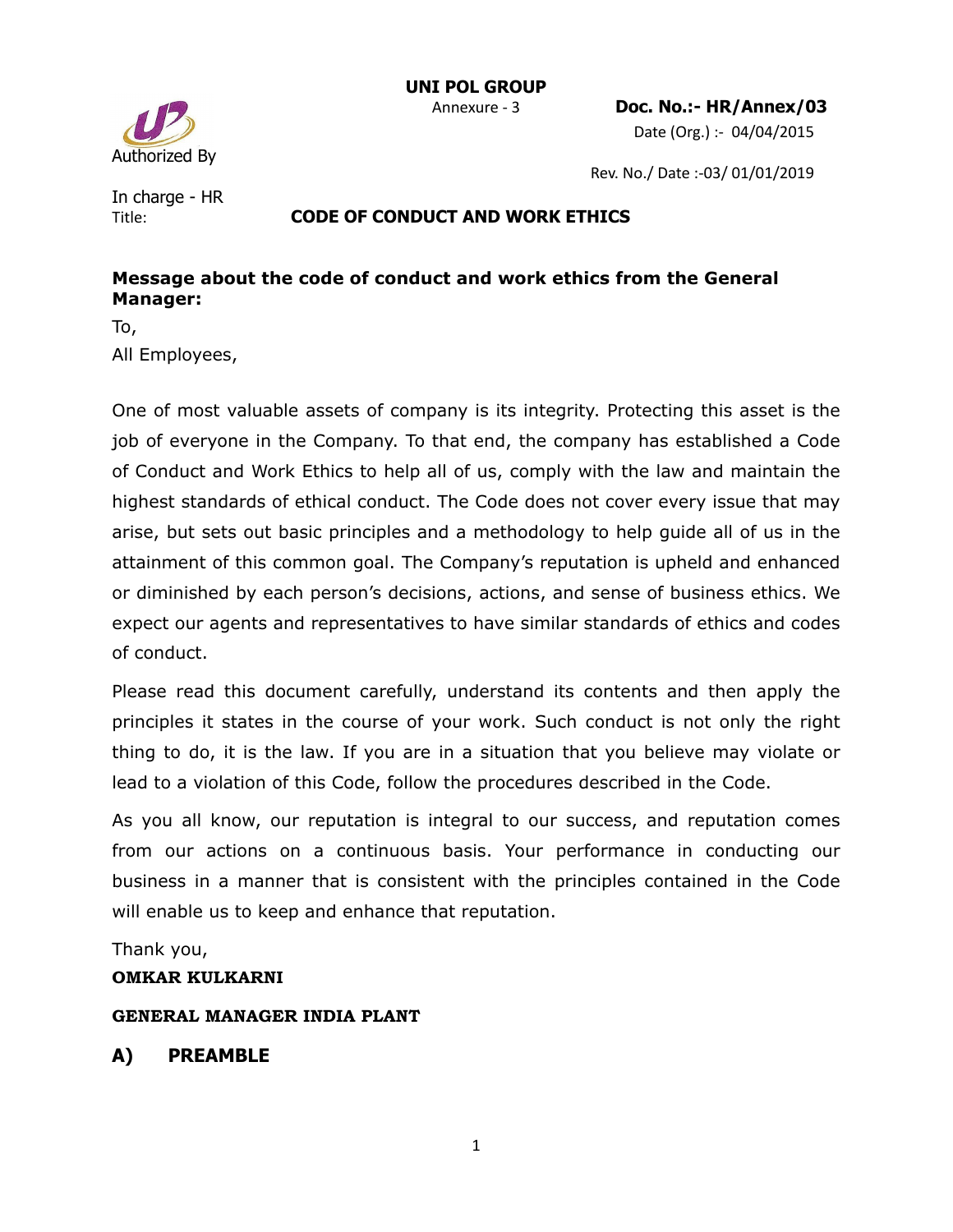

Rev. No./ Date :-03/ 01/01/2019

In charge - HR

#### Title: **CODE OF CONDUCT AND WORK ETHICS**

Jaingyin Uni Pol Vacuum Casting India Pvt. Ltd. (the "Company") is committed to ensure that its business is conducted, in all respects and all the times, according to rigorous ethical, professional and legal standards, which prevail from time to time, in the same industrial sector in which Company conducts its normal business. The Company is also committed to create a workplace, at all of its working locations, that, all the times, is free from harassment and discrimination, where co-workers are respected, and provided an appropriate environment so as to encourage good performance and conduct.

To achieve this goal all Employees are expected to:

- Adhere to this Policy in their professional as well as personal conduct
- Treat co-workers with respect, courtesy, honesty and fairness
- Respect different values, beliefs, cultures and religions
- Value the contribution of the people they work with, and work co-operatively not bully, intimidate, harass or discriminate against other co-workers.

# **B) PURPOSE**

This "Code of Conduct and Work Ethics Policy" (the "Policy") has been formulated in order to foster and maintain Employee trust and confidence in the professionalism and the integrity of the Employees of the Company by ensuring that all Employees adhere to appropriate standards of conduct as set out in this Policy, that maintains and enhances the reputation of the Company. This Policy aims to provide guidance to all Employees of the Company on how and in which manner should the conduct of Employees be when they are undertaking business on behalf of the Company. The circumstances of conducts as set out below in this Policy, although not exhaustive, are intended to cover those situations, which are most likely perceived to be encountered by Employees. In case any Employee encounters any circumstance which is not covered hereunder or in case of any doubt, Employees should seek guidance from the Reporting Manager/ Reviewing Manager and/or from the Human Resource Department and act accordingly. A breach of the Policy may result in disciplinary action against the Employee concerned including, potential dismissal or termination of employment or any other legal action as may available with the Company or all of the above together.

# **C) COVERAGE**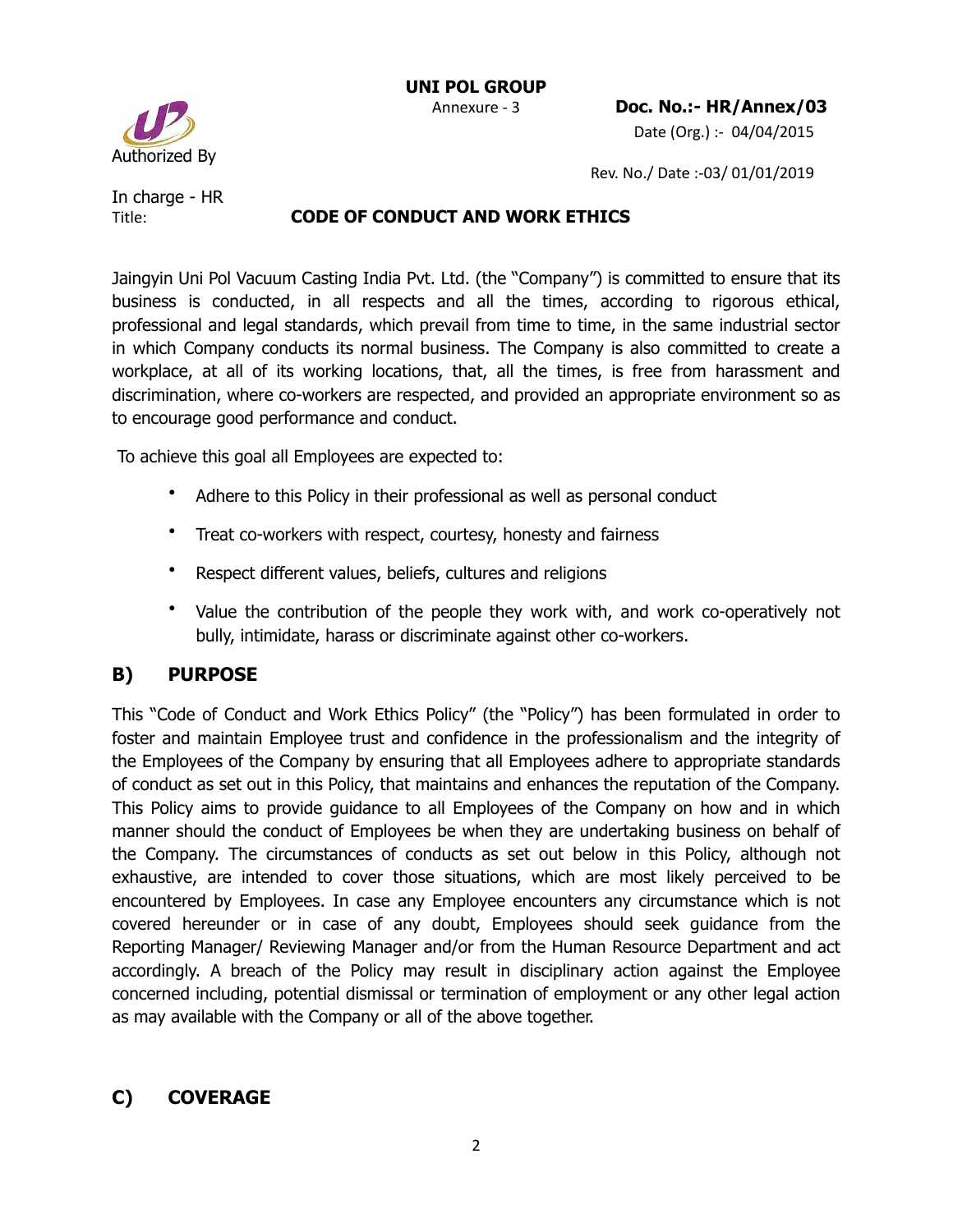Rev. No./ Date :-03/ 01/01/2019

In charge - HR

Authorized By

#### Title: **CODE OF CONDUCT AND WORK ETHICS**

This Policy applies to all the Employees of the Company. Employee shall mean all individuals on full-time or part-time employment with the Company, with permanent, probationary, trainee, retainer, temporary or contractual appointment.

 The Company also expects its managers to lead by example and perform their duties in accordance with this policy and ensure that the content of this Policy are communicated to all persons reporting to them. If a business location or region has policies, practices, laws or regulations that require more than what is stated in this Policy, then the Employees must follow this policy as a minimum and comply with such policies, practices, laws, or regulations in that particular region/ country. Business units and locations are responsible for ensuring that their location specific policies and practices are consistent and in compliance with this Policy. The Company's reputation and credibility are based upon its total commitment to ethical business practices and also on ethical conduct of its Employees. To safeguard the Company's reputation, Employees must conduct themselves in accordance with the highest ethical standards and also be perceived to be acting ethically at all times. Compliance with all policies of the Company, relevant applicable laws and regulations is the minimum standard which should be adhered to by all the Employees all the times.

# **D) CLAUSES COVERED UNDER THE POLICY**

### **Professionalism**

The personal and professional behavior of Employees shall confirm to the standards expected of persons in their positions, which includes:

- A commitment to and adherence to professional standards in their work and in their interactions with other Employees of the Company;
- A commitment to maintaining the highest standards of integrity and honesty in their work;
- An adherence to ethical and legal standards to be maintained in business;
- A responsibility to support the Company in its efforts to create an open and mutually supportive environment;
- A responsibility to share information and give willing assistance in furthering the goals and objectives of the Company;

3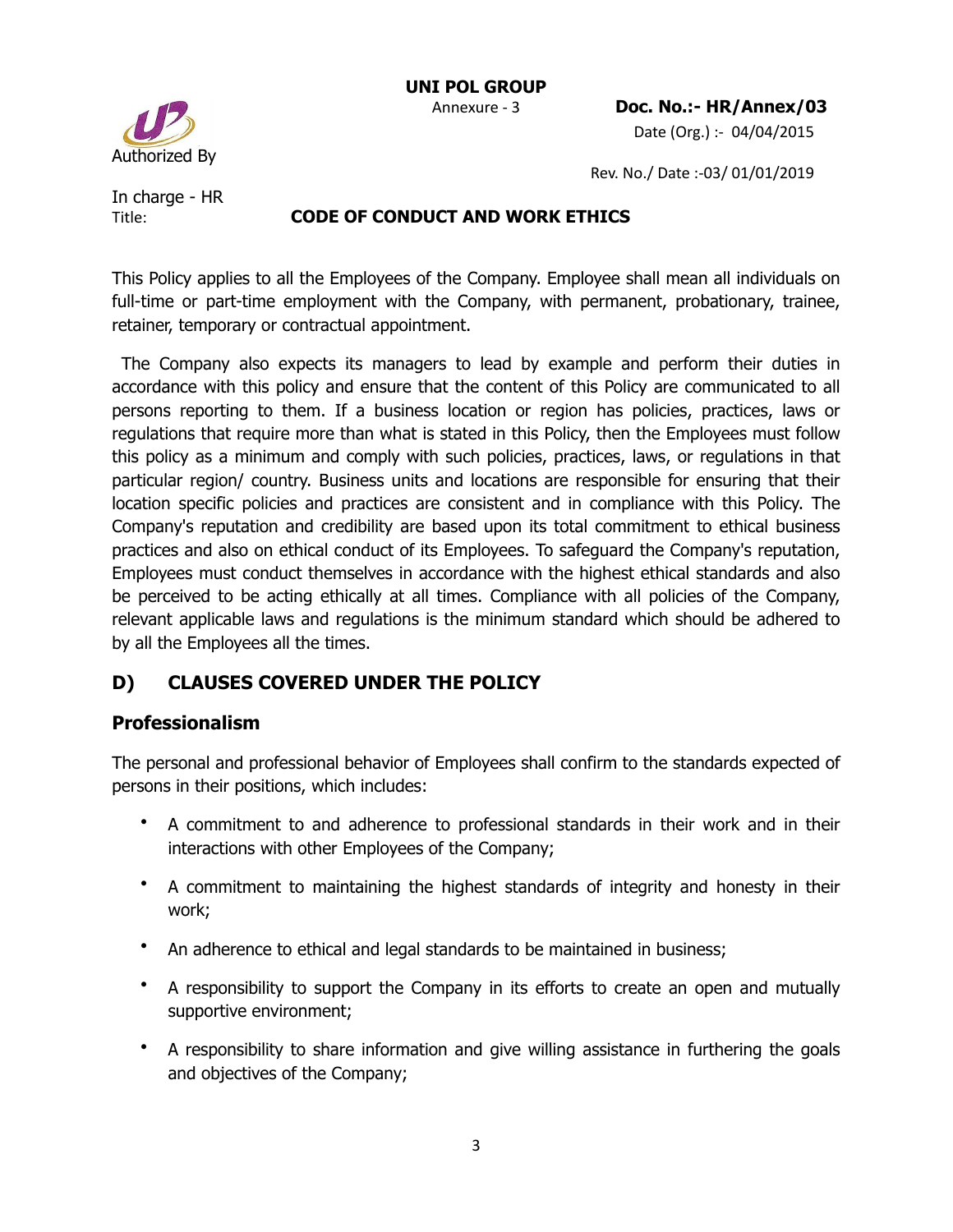Authorized By

Rev. No./ Date :-03/ 01/01/2019

In charge - HR

### Title: **CODE OF CONDUCT AND WORK ETHICS**

• A responsibility to ensure that there is no misrepresentation of facts. Wherever a misunderstanding is thought to have taken place through unclear communications, this should be corrected promptly.

# **Conflict of Interest**

Each Employee is expected to avoid situations in which his or her financial or other personal interests or dealings are, or may be, in conflict with the interests of the Company. Accordingly, the Company expects its Employees to act in the Company's interest at all times.

Employees are advised not to engage in any other business, commercial or investment activity that may conflict with their ability to perform their duties to the Company.

 Employees must also not engage in any other activity (cultural, political, recreational, and social) which could reasonably conflict with the Company's interests and interfere with the performance of their duties. Employees must not use any Company's property, information or position, or opportunities arising from these for personal gains or to compete with or to tarnish the image of the Company.

Employees should not engage in any business activity, which could be detrimental to, or in competition with, the Company's any business activities.

All Employees must avoid situations in which their personal interest could conflict with the interest of the Company. If, under any circumstance, Employees' personal interests conflict with those of the Company's', in all such cases the Employee must seek advice from his or her reporting/ reviewing manager or from senior management.

For avoidance of doubt, mere financial portfolio investments shall not be considered as activities that conflict with the business of the Company.

# **Confidentiality of Information**

As a result of employment with the Company, Employees may be entrusted with confidential information; with regard to the Company and/or its affiliates, its customers and suppliers. Upon joining, Employees are required to separately read, acknowledge and sign the agreement that shall explicitly mention the terms and conditions of the confidentiality obligation and treatment of confidential information and intellectual property of the Company. (The separately details given in "Confidential Policy".)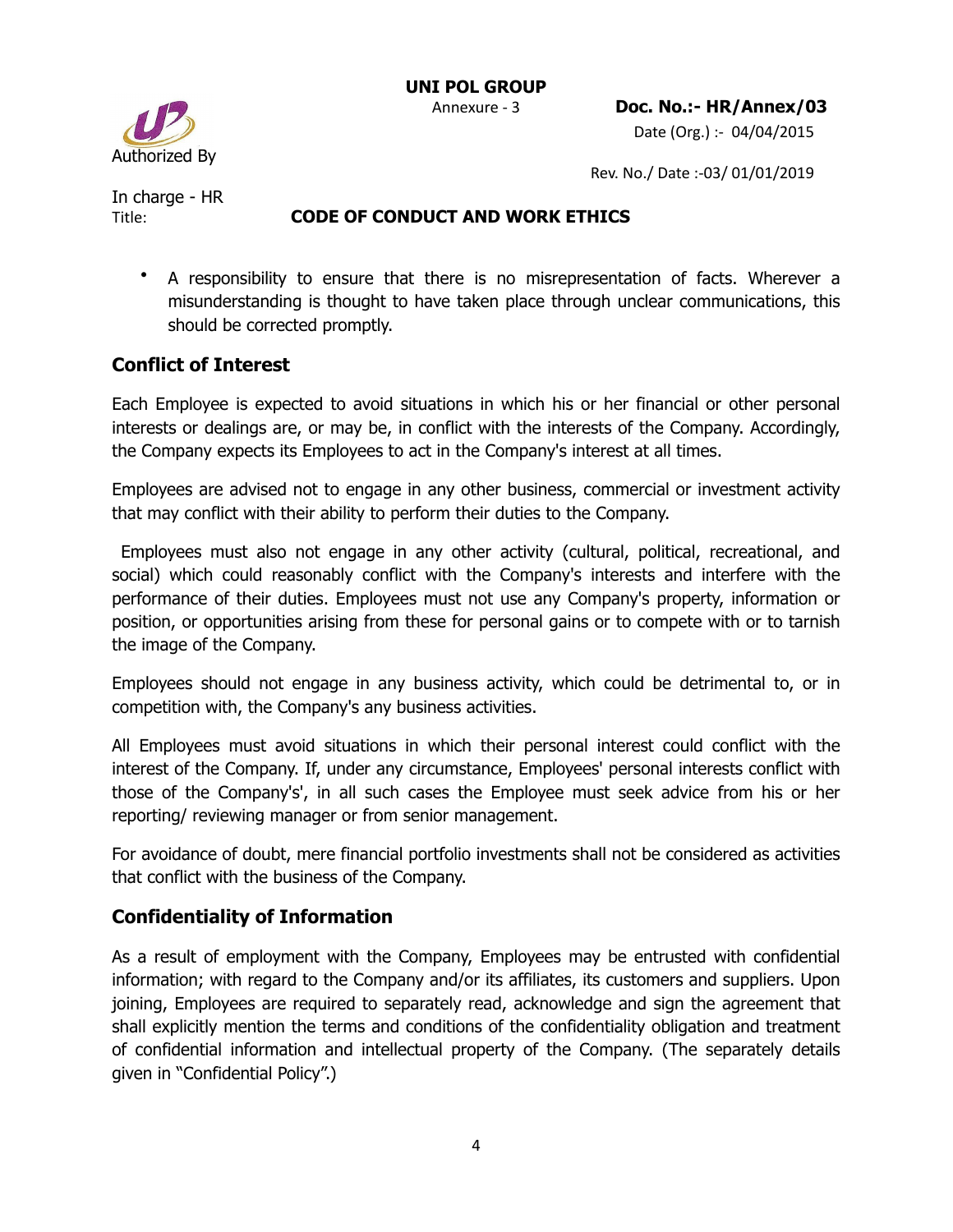

Rev. No./ Date :-03/ 01/01/2019

In charge - HR

### Title: **CODE OF CONDUCT AND WORK ETHICS**

## **Integrity of Financial Information**

Shareholders, management and other interested parties must have complete and accurate financial information in order to make informed decisions. Many Employees participate in accounting processes that directly impact the integrity of external financial statements and internal management reports. All such Employees have a responsibility to ensure that all transactions are recorded in Company's accounts accurately and promptly and they must immediately report any known inaccuracies. Misrepresentations by Employees that result from intentional acts that may conceal or obscure the true nature of a business transaction are clear contraventions of this Policy.

### **Protection and Use of Company Property**

All Employees of the Company are responsible for protecting and taking reasonable steps to prevent the theft or misuse of, or damage to Company's assets, including all kinds of physical assets, movable, immovable and tangible property, corporate information and intellectual property such as inventions, copyrights, patents, trademarks and technology and intellectual property used in carrying out their responsibilities. All Employees must use all equipment's, tools, materials, supplies, and Employee time only for Company's legitimate business interests. Company's property must not be borrowed, loaned, or disposed of, except in accordance with appropriate Company's policies. All Employees must use and maintain Company's property and resources efficiently and with due care and diligence.

### **Policy for sensitive payments**

The use of company funds, property or resources for any unlawful or improper purpose is prohibited. Just as we do not accept bribes, we do not offer or give bribes.

• Payments to Others. Payments of money, property or services for the purpose of obtaining business or special consideration are prohibited. Reasonable payments for normal business courtesies and not for the purpose of influencing judgement are permissible. Questions should be directed to Uni-Pol's CEO.

• Political Contributions. Contributions of money, goods, services or anything of value by the Company to any candidates for office, office holders or party officials are generally prohibited.

• Dealing with Government Officials. Payments, loans or offers of money, services or anything of value to or for a government employee or official for the purpose of influencing any decision of that person are prohibited. Payments made indirectly or through an intermediary are also prohibited.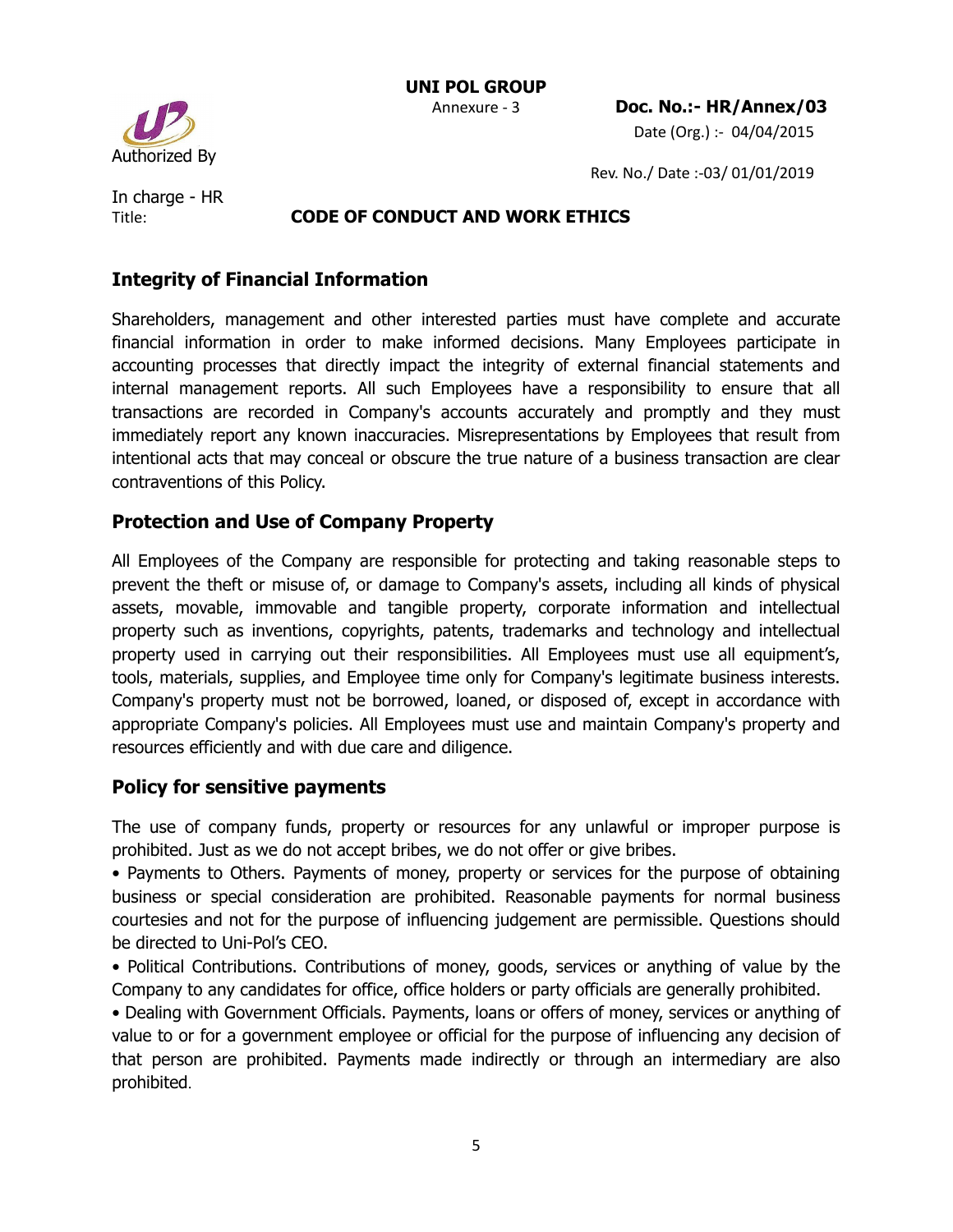

Rev. No./ Date :-03/ 01/01/2019

In charge - HR

#### Title: **CODE OF CONDUCT AND WORK ETHICS**

Actions taken by Uni-Pol, its subsidiaries and their employees on behalf of the Company are strictly regulated by anti-corruption laws in every country Uni-Pol is located. Offering gifts and entertainment beyond good business practice in ordinary commercial transactions is not permitted. You should be familiar with and observe the provisions of local anti-corruption laws in your country of employment. This instruction is directed to all employees, because locally unlawful conduct might trigger legal action against Uni-Pol in other countries we operate in. Please contact the CEO with any questions and for additional information.

#### **Anti-bribery policy**

The Uni-Pol Group operates in many countries globally and uses suppliers from around the world. Regardless of country Uni-Pol Group's policies are the same. We will obey the law everywhere and this principle is the same for all Uni-Pol's suppliers. We require all Uni-Pol suppliers to comply with the laws of their countries and with all other applicable laws, rules and regulations.

Uni-Pol strictly prohibits bribery and all of its suppliers must follow the applicable laws and Uni-Pol's principles. It is forbidden to offer or give anything of value to any person or entity where the purpose is to attain an improper business advantage.

Bribery can include not just the payment of money but the transfer of anything of value including lavish entertainment or travel expenses, a future job offer, or political or charitable donations.

### **Acceptance of Gifts and Other Benefits**

Employees should not give or accept gifts, entertainment, or any other personal benefit or privilege that would in any way influence or appear to influence any business decision. Accepting money, gifts, entertainment, loans or any other benefit or preferential treatment from any existing or potential customer, supplier or business associate of the Company, is strictly prohibited, except occasional gifts of modest value and entertainment on a modest scale as part of customary business practice.

 As a general principle, gifts of minor estimated value (e.g. pens, golf balls, desk diaries) are acceptable. Where the estimated value of the gift is more it should be declined.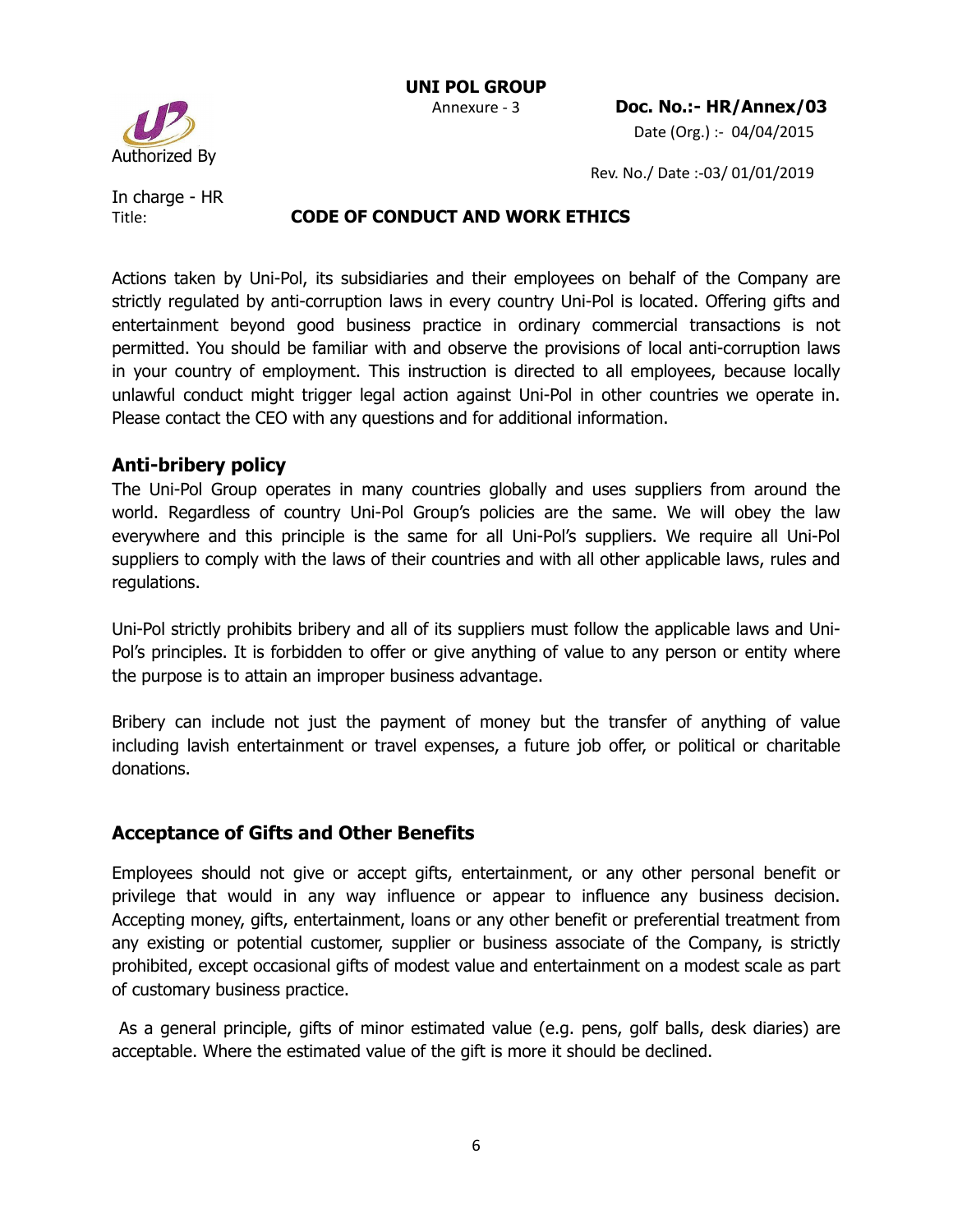Rev. No./ Date :-03/ 01/01/2019

Authorized By

In charge - HR

#### Title: **CODE OF CONDUCT AND WORK ETHICS**

 All other prospective offers of gifts or entertainment falling outside the foregoing guideline, but which reflect customary and transparent business practice in a particular market, may be accepted. However, in case of doubts, the Employee must refer the case to his/her reporting manager who will decide on the action to be taken. It is unacceptable to directly or indirectly offer, pay, solicit or accept any kind of inducements or bribes.

Any attempted transaction of this nature should be immediately reported to the Reporting Manager or the HR Department. The funds and resources of the Company shall not be used directly or indirectly for any such purpose.

#### **Whole Time and Attention**

 All Employees shall devote their time and their best efforts to promote the Company's business and may not without the prior written consent of the Company (and subject to any terms and conditions as may be imposed by the Company) engage or be interested in (whether directly or indirectly) in any other business, employment or vocation for pecuniary gain.

#### **Harassment**

The Company is committed to provide a work environment that is free of inappropriate behavior of all kinds and harassment on account of age, physical disability, marital status, race, religion, caste, sex, sexual orientation or gender identity. Employees are responsible for supporting the Company in its endeavor to protect others from any form of such harassments.

In the course of business conduct of any Employee, wherever harassment occurs to any such Employee as a result of an act or omission by any third party or outsider, the Company shall take all steps necessary and reasonable to assist such affected Employee in terms of support and preventive action. (This is separately detailed in the "Work place harassment, discrimination and bullying policy, Policy on prevention of sexual harassment at work place")

### **Alcohol & Substance Abuse**

 The use or possession of alcohol, illegal drugs, and other controlled substances in the workplace and being under the influence of these substances on the job and during working hours is strictly prohibited. However, possession of prescription medication for medical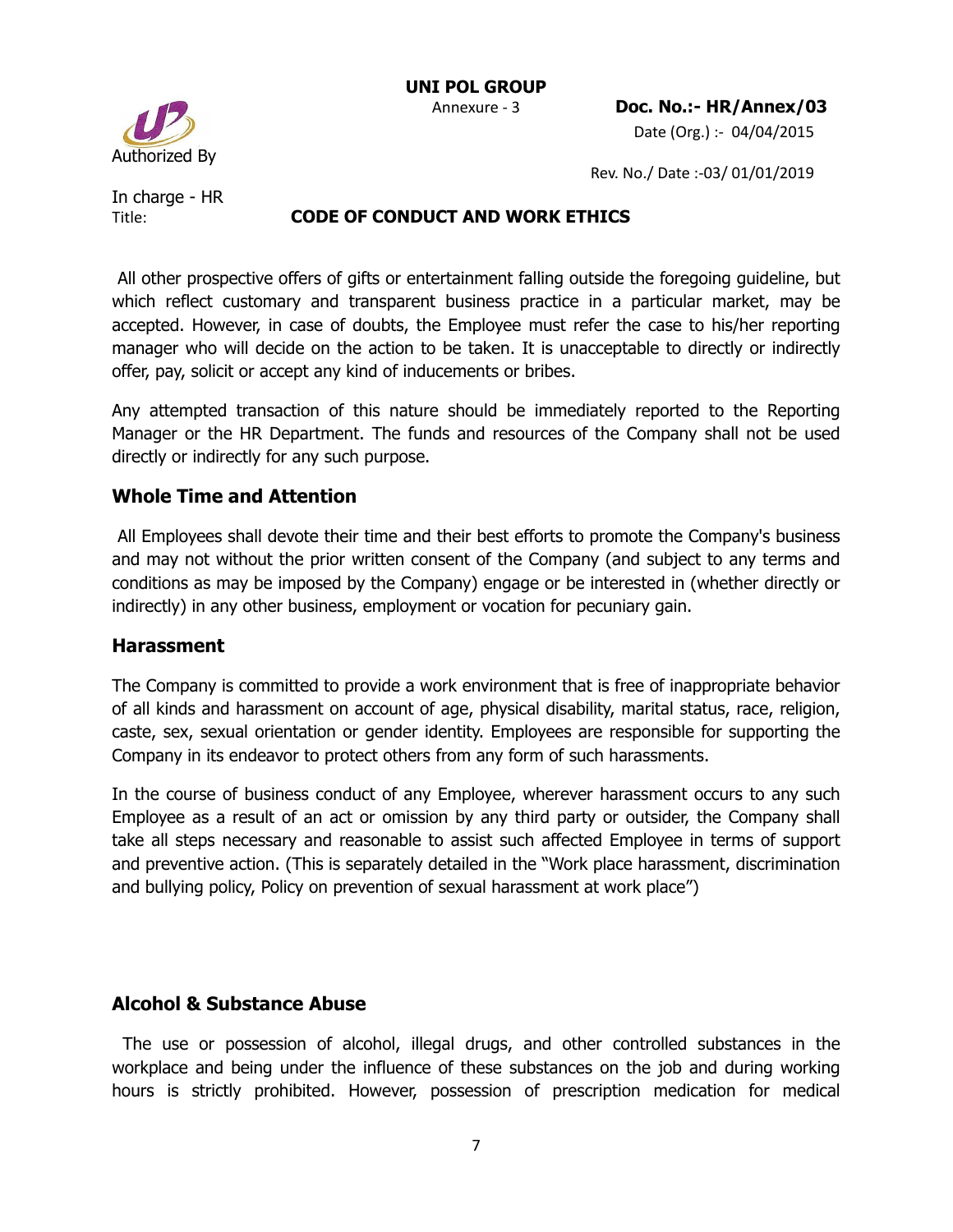Authorized By

 Annexure - 3 **Doc. No.:- HR/Annex/03** Date (Org.) :- 04/04/2015

Rev. No./ Date :-03/ 01/01/2019

In charge - HR

#### Title: **CODE OF CONDUCT AND WORK ETHICS**

treatment is permitted. There may be company-sponsored events where management approves the serving of alcoholic beverages. In these cases, all appropriate liquor laws must be followed, including laws regarding the prohibition of serving of alcohol to those under the legally permissible age. However, under all such cases, excessive drinking, intoxication and misbehavior at these events is prohibited and will be dealt with severely.

#### **Fraud**

Fraud  $-$  or the act or intent to cheat, trick, steal, deceive, or lie  $-$  is both dishonest and, in most cases, criminal. Intentional acts of fraud are subject to strict disciplinary action, including dismissal and possible civil and/or criminal action against the concerned Employee.

Some examples of Fraud include:

- Submitting false expense reports;
- Forging or altering checks;
- Misappropriating assets or misusing Company's property;
- Unauthorized handling or reporting of transactions;
- Inflating sales numbers by shipping inventory known to be defective or non-conforming;
- Making any entry on Company records or financial statements that is not accurate and in accordance with proper accounting standards.

### **Supplier Relationship**

We strive to build long-term relationships with our suppliers. We use only legitimate, businessrelated criteria when choosing suppliers. Our Company will enter into representation or supplier agreements only with companies believed to have demonstrated a record of and commitment to integrity. In addition, we never take unfair advantage of our suppliers through abuse of confidential information, misrepresentation of material facts or any other unfair dealing practice.

We allow suppliers to compete fairly on the quality of their products and services. Employee will not be influenced by gifts or favours of any kind from our suppliers or potential suppliers. An occasional meal or entertainment in the normal course of business relations may be permissible, as long as:

• The representative of the supplier is in attendance.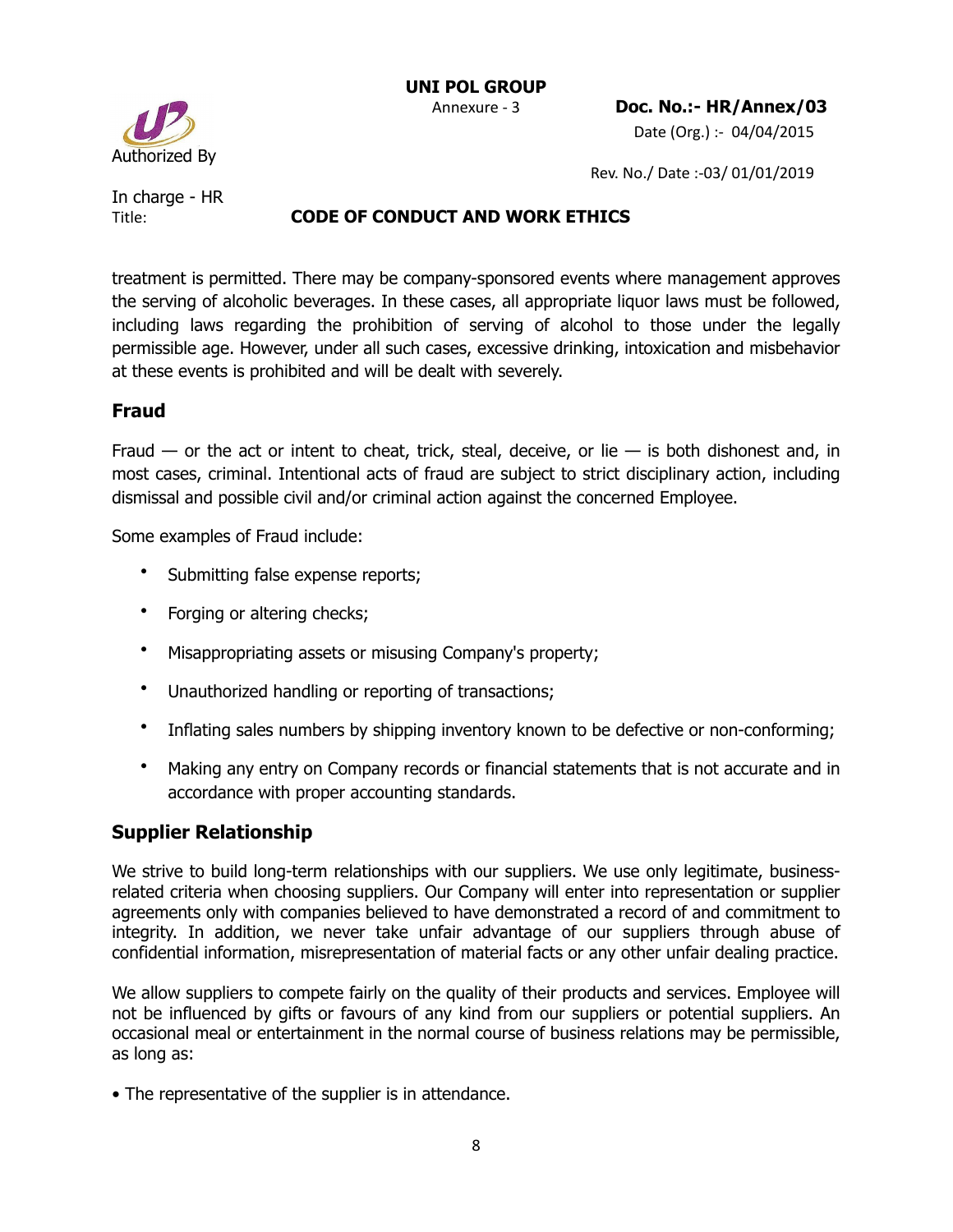Authorized By

Rev. No./ Date :-03/ 01/01/2019

In charge - HR

### Title: **CODE OF CONDUCT AND WORK ETHICS**

• Such hospitality is not excessive or unusual in nature.

Employee should treat supplier confidential information with the same care as we treat company confidential information. We will not reproduce software provided to us by a supplier, nor will we incorporate it in to our own internally developed software unless we are expressly permitted to do so by license.

### **Customer Relationship**

Company are expected to comply with all quality control standards that govern our job duties. This includes applicable laws and regulations, as well as internal control procedures designed to promote the safe, quality manufacture of goods. Company are also expected to follow all contract specifications and honour built-in client specifications at all times.

By competing on the quality of our goods and services, employee uphold companies' reputation. Company will never seek to limit the competitive opportunities of our rivals in deceitful or fraudulent ways.

Employees should be careful not to misrepresent the quality, features or availability of our products or services. In addition, employee should not disparage or make untrue statements about our competitors, products or services. Company would seek to win business based on the quality of our products and our people, not through any improper means.

Company prohibits improper payments to government officials / customer. It is important to remember that engaging in bribery, or even appearing to engage in such activity, can expose such employee and company to criminal liability.

### **Compliance with Laws and Agreements**

 All Employees shall conduct business in compliance with all applicable laws and regulations of the particular District, State or Country.

# **Health, Safety and Environment**

All Employees shall comply with the company health and safety norms as communicated to them from time to time. As a part of commitment: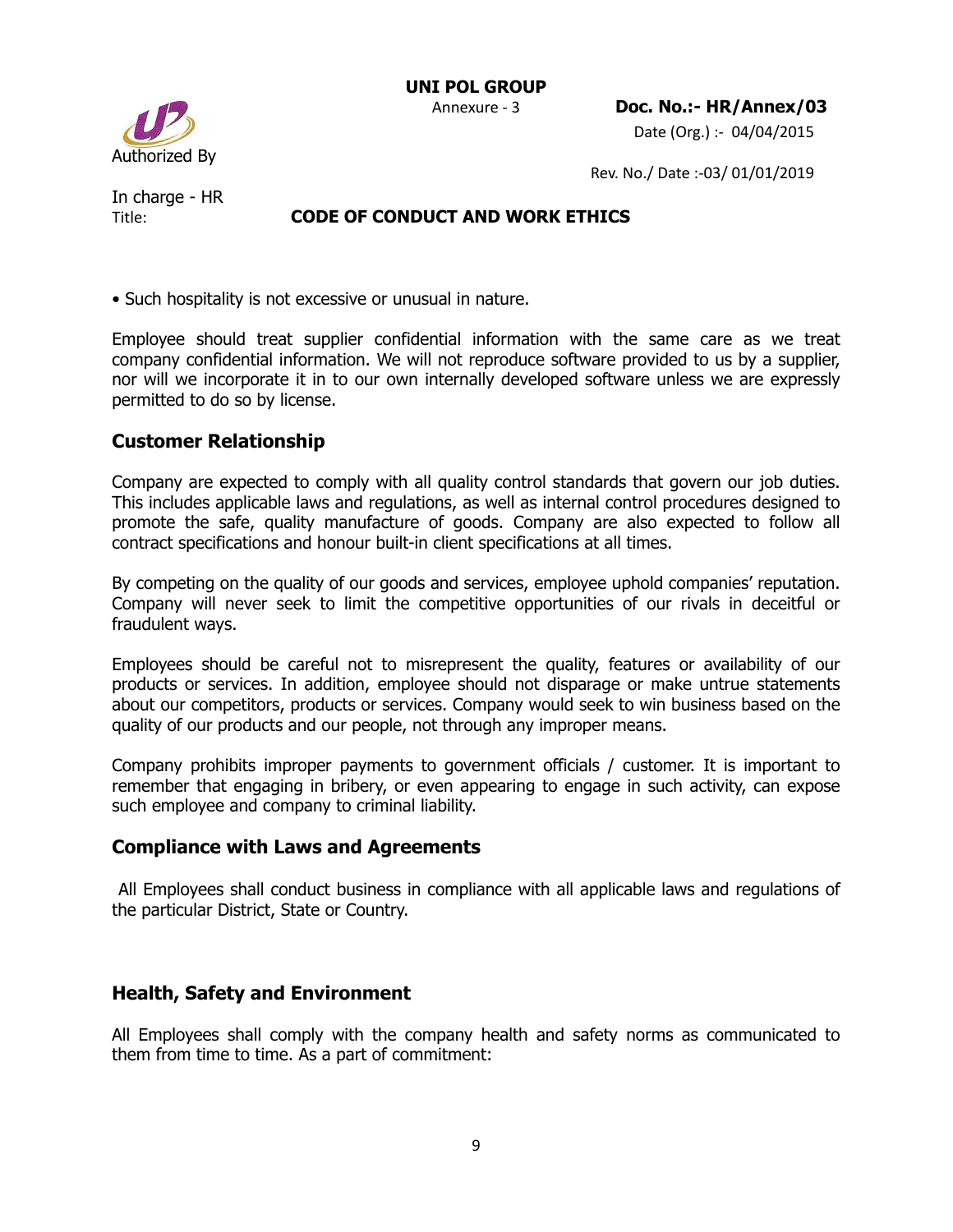

Rev. No./ Date :-03/ 01/01/2019

In charge - HR

### Title: **CODE OF CONDUCT AND WORK ETHICS**

- Employee has to actively promote and develop opportunities for expanding sustainable capacity by increasing fuel efficiency, improving security and safety, and reducing emissions of harmful pollutants.
- Employee identify, control and endeavour to reduce emissions, waste and inefficient use of resources and energy.
- Employees shall bring to the management's attention any workplace safety or health hazard.
- Employees are strictly prohibited using of mobile phone at any time when driving.

(Details separately given in "Office hygiene policy & Health and Safety Policy")

### **Use of Information Technology Resources.**

Employees those are using various information technology (IT) resources (such as mobile telephones and email devices, laptops, and desktops) that belong to company you must comply with all of the rules below.

- Your computer system is the property of company and is to be used for business and work related purposes only. Personal Laptop or other electronic equipment not allowed in company premises.
- All messages and information contained on an email network are the property of company. Company reserve the right to access any electronic communication, or computer file created, sent, stored or received by you at any time and without notice.
- The use of equipment for the purpose of transmitting or receiving personal information is strictly prohibited.
- You must never view or transmit by e-mail or internet (or in any other way or by any other means) or visit any websites containing information, images, statements or opinions that are discriminatory, offensive, pornographic, inflammatory, threatening, harassing, affects another individual's privacy or is in any way damaging to the reputation of company. If accidentally connect to a website that contains any of this material, you must report this to IT department or HR Department.
- The e-mail and internet system should not be used to duplicate or transmit copyright material without the copyright owner's written permission.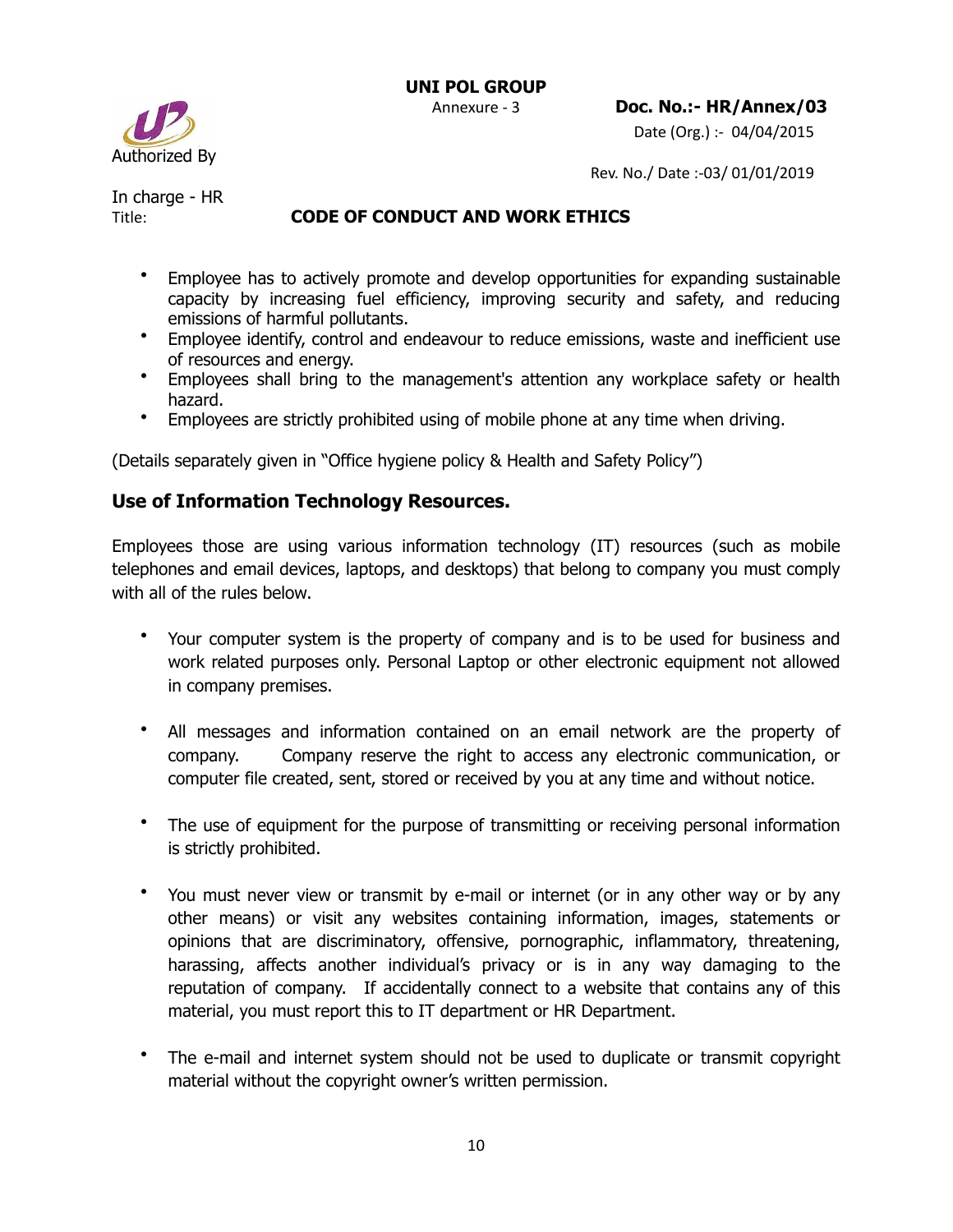

Date (Org.) :- 04/04/2015

Rev. No./ Date :-03/ 01/01/2019

In charge - HR

#### Title: **CODE OF CONDUCT AND WORK ETHICS**

- You must not use another person's desktop or laptop, attempt to use a user I.D. for unauthorized purposes, or give your user I.D. or password to an unauthorized person.
- Use of any computer resources for illegal activity is strictly prohibited.
- You must not add, change, delete, download, upload, copy or distribute without authorization any software, pirated or otherwise, on the company system. You must not modify the software configuration. You must not connect, remove, or insert technology components or equipment, including floppy discs, CDs, DVDs, modems, memory or processor chips/sticks or cards, or other storage devices, etc. unless specifically authorized.
- If common sense tells you that certain conduct is forbidden, it is best to not engage in such conduct.
- Violations of this policy could lead to termination for just cause and other significant disciplinary actions such as suspension (with or without pay) and/or legal action as appropriate.

# **D) MISCONDUCT AND NON-CONFORMANCE WITH THE POLICY**

Non-observance of this Policy shall be construed as misconduct that could warrant disciplinary action, including dismissal in deserving cases. The decision in this regard will lie with the Management, including the Business Unit Head and concerned HR Manager and shall be binding on the Employees.

# **E) CONTACT**

All queries and clarifications on the policy and procedures may be referred to the HR-Office.

# **F) ACCOUNTABILITY**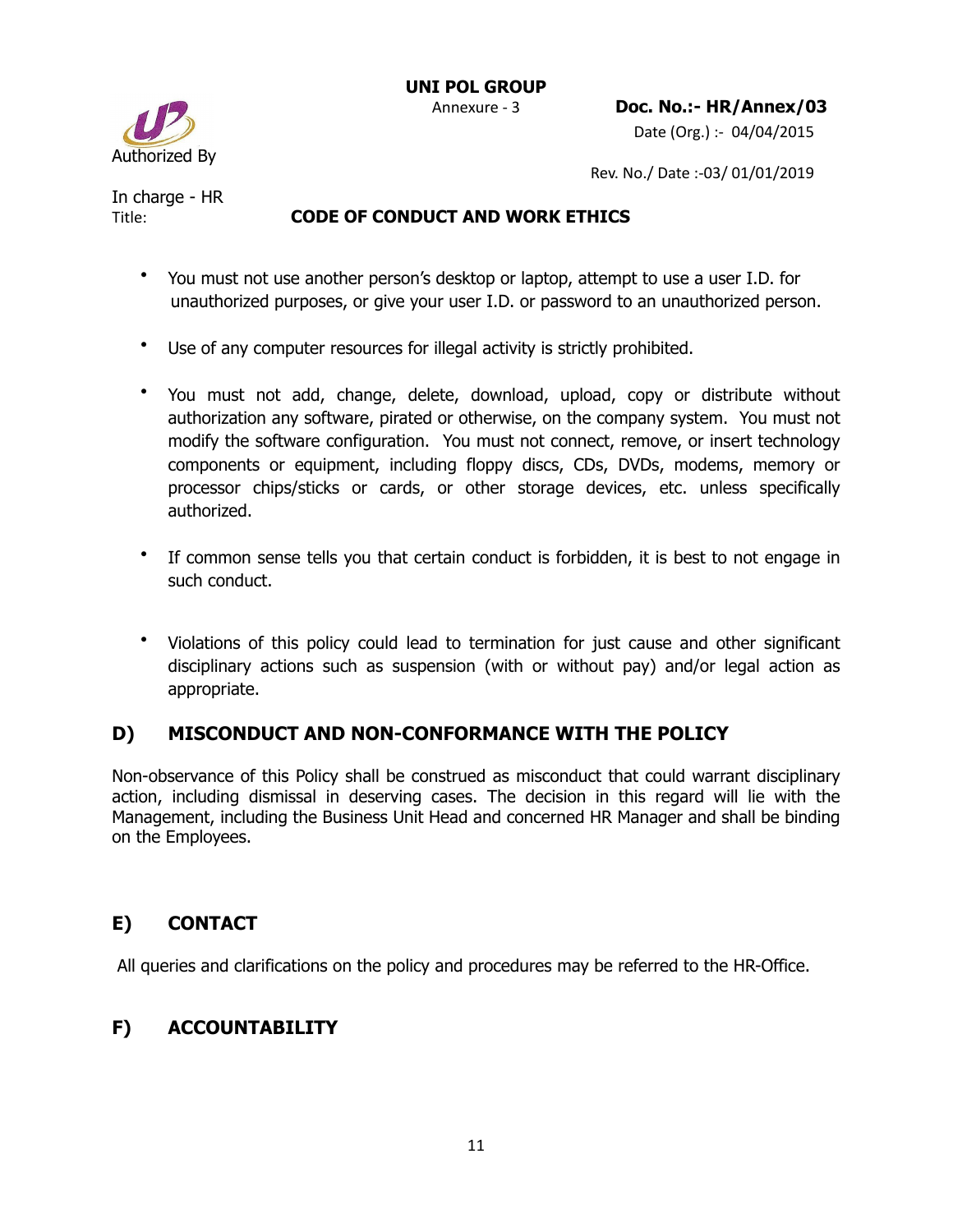

Rev. No./ Date :-03/ 01/01/2019

In charge - HR

### Title: **CODE OF CONDUCT AND WORK ETHICS**

 It is a condition of an appointment and/ or employment that all Employees must understand and adhere to the Company's Code of Conduct and at all times and abide by the standards, requirements and procedures laid down herein. They must:

- Commit to individual conduct in accordance with this Policy.
- Observe both, the spirit and the letter of the law in their dealings on Company's behalf.
- Recognize Company's responsibility to its shareholders, customers, employees, those with whom Company does business, and to society. Assess priorities in the context of discharging these responsibilities appropriately on Company's behalf.
- Conduct themselves as responsible members of society, giving due regard to health, safety, and environmental concerns, and human rights, in the operation of Company's business.
- Report any suspected breach of the law or this Policy to the HR Office or to send on [hr@uni-pol.com](mailto:hr@uni-pol.com) via email at to who will protect those who report violations in good faith.

### **G) AMENDMENTS**

The Company reserves the rights to change/ amend / add /delete/ modify this Policy in whole or in part, at any time without assigning any reason whatsoever. The Employees acknowledge that they will not be personally advised of any such change/ amendment / addition /deletion/ modification. The Employees are advised to check for any such change/ amendment / addition / deletion/ modification regularly. The Employees hereby unconditionally agree to all such changes / amendments / additions / deletions / modifications.

### **Revision record:**

|    | <b>Sr. No. Reason for revision</b> | Rev. No. | <b>Date</b> |
|----|------------------------------------|----------|-------------|
| 01 | <b>Initial release</b>             | 00       | 04/04/2015  |
| 02 | <b>Plant head change</b>           | 01       | 01/03/2017  |